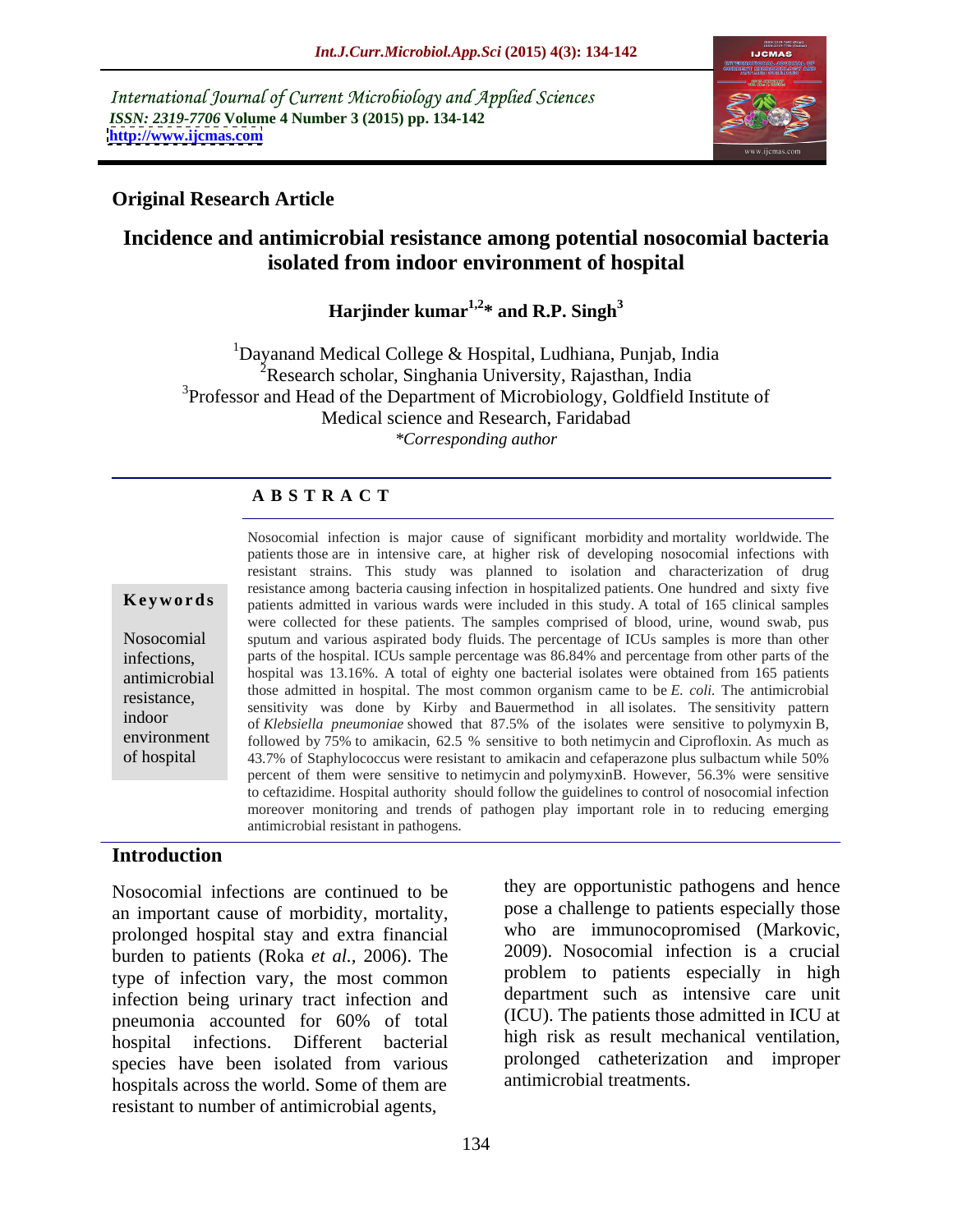The study was conducted in the hospital in the department of Microbiology in were inspected for turbidity every two days Dayanand Hospital, Ludhiana from June of interval. If bottle showed turbidity, the 2011 to May 2012. Official request were sub cultured was made from them on blood made to and approval taken from agar as well as on MacConkey agar plate. administrative head of the hospital. There No growth after one week determined as are separate wards of all medical and surgical specialties for in patients and has a good number of consultants in various field of medicine. A total of 07 wards were selected for evaluation of incidence of All clinical samples were collected from infection. These were as Stroke ICU, patients during their stay in hospital and pediatric ICU, Medical I C U, Surgery ICU, Neurology Ward, Medical Ward and and blood agar at 37°C and further studied Neurosurgery ward. A total of 165 patients on the basis of colony morphology and gram were selected for this study. The patients which were newly admitted to hospital were size, shape, surface of colony, edges, color. considered for study. They were monitored Opacity and hemolytic properties was from the day of admission to time of studied. A representative colony from pure

The site of infection was classified according to type of specimen as being sent to microbiology laboratory for investigation. When a sample was taken from wound and evaluating the susceptibility of isolate to laboratory culture result was positive, site various antimicrobial agents. Antibiotics considered surgical site infection, whereas with commercial prepared were tested on all sample involved was urine with significant isolates on Muller-Hinton agar plate. The bacterial level the infection acquired is results were interpreted as per guidelines of considered as urinary tract infection. While CLSI (2009). a sample cultured from sputum and blood produced positive colonies reflected **Result and Discussion** respiratory and bloodstream infection

Five ml blood was withdrawn from vein of female patients were suffered with illness the patients when they develop fever without initiation of antibiotics treatment. Sterility of age group and underlying illness was also the skin was ensured by application of ruled out. The distribution of admission in

**Materials and Methods**  directly incubated in blood culture bottles containing 50 ml of glucose broth and incubated at 37°C for one week. The bottles sub cultured was made from them on blood negative culture.

### **Identification of organism**

discharge. culture as subjected to various biochemical **Sample collection from patients** procedure describe by Collee *et al.* (1996). grown on MacConkey agar, chocolate agar, staining. Physical characterization such as tests which performed according to

### **Antibiotic Sensitivity Test**

Disc diffusion method was used for CLSI (2009).

## **Result and Discussion**

respectively. One hundred and sixty five patients admitted **Blood culture Among these 121 were male and 44 female.** methylated sprit. The collected blood was hospital and age group was not equallyin various wards were included in this study. Statistical analysis showed that male and and admitted for treatment (Table 1). The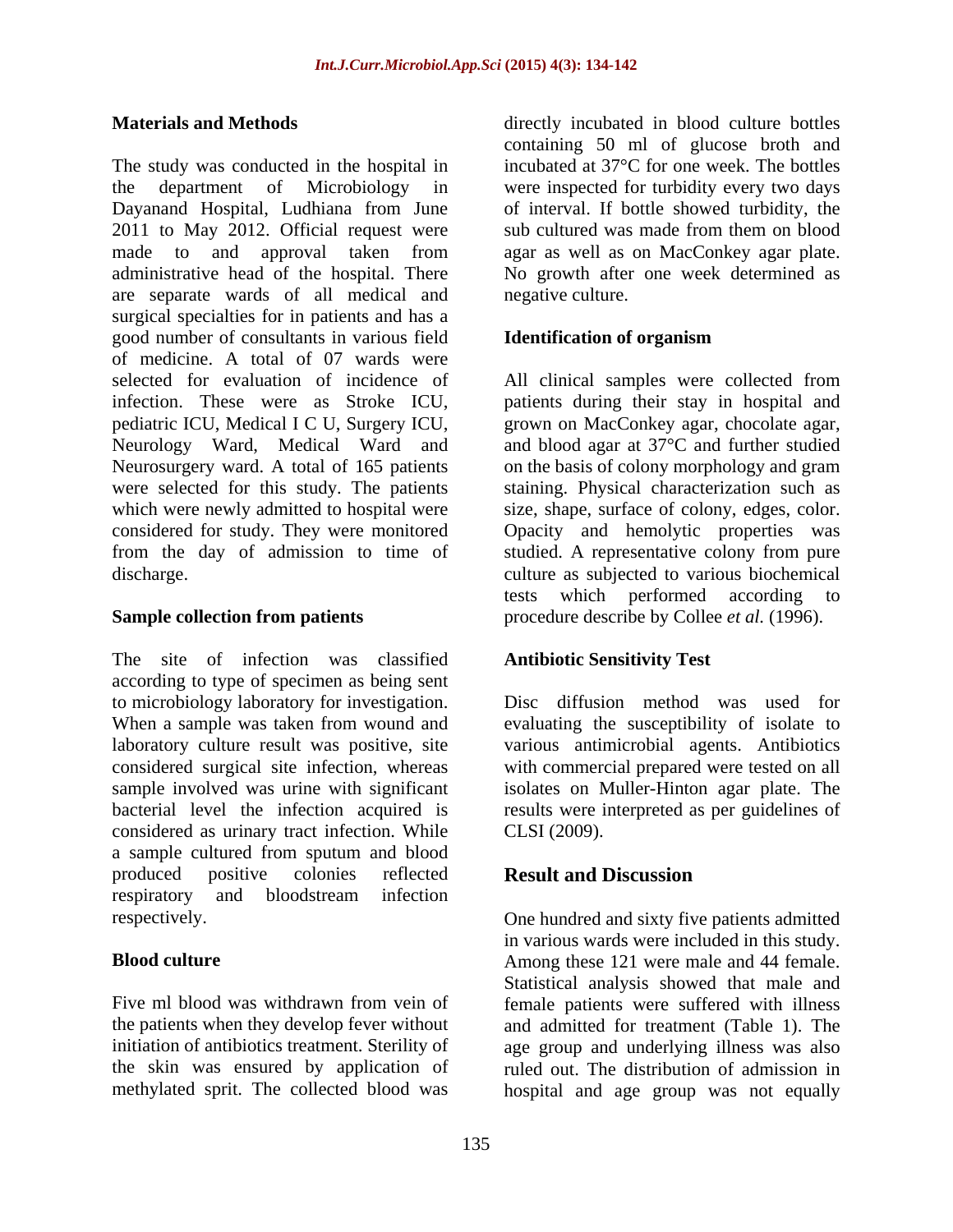between samples collected from different followed by *Candida albinos* (7/23;

ICUs sample percentage was 86.84% and samples. The most common organism was percentage from other parts of the hospital *E. coli* (23/81; 28.40%), followed by was 13.16%. A total of 165 clinical samples Staphylococcus (16/81; 19.75%) and were collected for these patients. The *Acinetobacter* (12/81; 14.81%). There is the samples comprised of blood, urine, wound brief elaborated data of 8 organisms in all swab, pus sputum and various aspirated body fluids. It was well justified in the given graph that two sources such as blood and It was well justified that 23 pathogenic urine culture had higher percentage of bacteria *E. coli* was isolated from the sample specimen which were 32.73% and 23.64% which was in higher number. After this 16 respectively. Besides that, Cather tip c/s, *staphylococcus* bacteria isolated from the CSF, Sputum and Wound swab had same sample. 12 number of *Acinetobacter* bacteria percentage of specimen which was 4.85%. were isolated from all the samples. Apart Sources like as ET Sec and Tracheal from this, number of pathogenic bacteria's secretion had percentage of specimen were *Klebsiella* and *Candida Alb* was 8 in the 8.48% and 6.67%. Pleural Fluid and Pus had equal numbers. Besides that 7 4.24% and 3.64% of specimen respectively. *Pseudomonas*, 5 *Enterococcus* and 2 *Asper*  The source like as ascitic fluid had least number of percentage of specimen which samples. was only 1.21%.

### **Identification of pathogenic bacteria**

media and gram's stain was performed to plus tazobactum, 55.56 percent to distinguish gram positive and negative bacteria. Out of 165 samples, 81 (49.09%) *Acinetobacter* (2/14; 14.29%). The second which was described in two ways one is

distributed. It was observed that age was most common specimen was urine which directly related to the admission. Older the was 39 in number. Of 39, organism grew in age, higher was the proportion of patients 23 (58.97%) samples. The most common admitted to the hospital. The comparison organism was *E. coli* (9/23; 39.13%) ICUs and other parts of the hospital. 30.43%). Out of a total of 165 specimens, followed by *Candida albinos* (7/23; organisms were developed in 81 (49.09%) *Staphylococcus* (16/81; 19.75%) and different type of sources of sample.

> which was in higher number. After this 16 equal numbers. Besides that 7 *Flavus* bacteria's were isolated from the all samples.

### **Overall antimicrobial resistance**

A total of eighty one bacterial isolates were of the study. The highest proportion is 70.37 obtained from 165 patients those admitted in percent of these were sensitive to polymyxin hospital. These were grown on different B, followed by 58.02 percent to piperacillin grew organisms. The highest incidence of showed that 48.15 percent of the isolates organism growth was found to be *E. coli* were sensitive to amikacin, followed by (23/81; 28.4%), followed by *Staphylococcus* 45.68 percent to gentamycin and 40.74 (16/81; 9.75%) and *Acinetobacter* (12/81; percent of the isolates were sensitive to 14.81%). There were 54 samples of blood. Ciprofloxin. There were only 22.22 percent In 14 (25.93%) of these organisms was seen of the isolates which were sensitive to grown. The most common organism came to cefotaxime while 27.16 percent of the be *E. coli* and *Staphylococcus* (each 5/14; isolates were sensitive to ceftazidime. The 35.71%). This was followed by antimicrobial resistance pattern in all species There were total 81 organisms in the sample plus tazobactum, 55.56 percent to cefaperazoneplus sulbactum and 54.32 percent to netimycin. Sensitivity pattern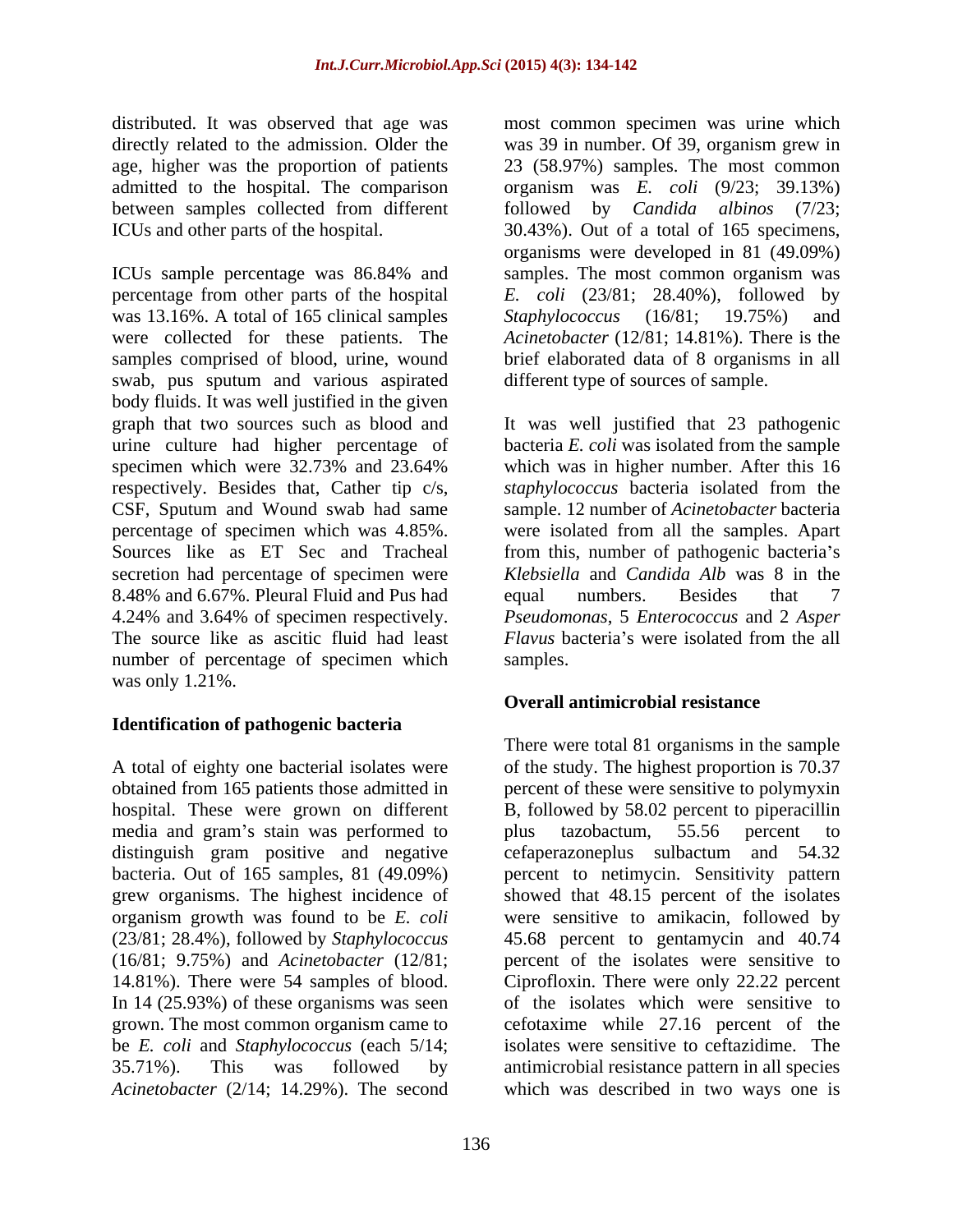sensitive and another one is resistant (Table (26.67%). Age was directly related to the 1). It was well elaborated with number isolates in different antimicrobial agents. Amikacin had high sensitivity and had less tract infection (UTI) can be caused by gram 60 and had lesser resistance which was 20

In the present study, about 24 % of patients who developed nosocomial infections were admission to hospital. Incidence of infection ventilation, which was found in 31.52 percent of the cases, followed by renal failure (14.55%), Hemodialysis (9.09%) and of seen only in 1.82 and 1.21 percent of contaminated disinfectants in catheter patient. Out of 165 patients, who had As much as 39.39 percent left the hospital for treatment to the significantly higher extent (73.33%) compared to the females

admissions in hospital for treatment.

Sensitivity and resistant of gentamycin was Out of total samples of 165, the highest 38 and 35 respectively. As like as in proportion was of blood (32.73%), followed Netimycin Sensitivity and resistant was 43 by urine (23.64%) and ET sec (8.48%). The and 30 respectively. Apart from this in lowest proportion was of Ascitic fluid other antimicrobial agents such as (1.21%), followed by Pus (3.64%). A ceftazidime, cefotaxime, Ciprofloxin had classical study done at department of less sensitivity than resistance which was 20 microbiology Indra Gandhi Medical college and 45, 18 and 49, 32 and 40 respectively. and research institute Pondicherry, India the Antimicrobial agents like as imipenem and author showed in their result that urinary resistance which was 49 and 30, 40 and 38 negative bacteria such as *E COLI, Klebsiella*  respectively. Another antimicrobial agent *species, Enterobacter species* and gram for instance, Cefaperazone + Sulbactum, positive bacteria like enterococcus species Piperacillin + Tazobactum, shown higher and *staphylococcus saprophticus E. coli* is sensitivity and less resistance which had most common agents in urinary tract number of isolates 45 and 35, 49 and 30 infection (Niranjan *et al.,* 2014). In the respectively. In the whole graph Polymyxin present study 81/165 (49.09%) organisms B antimicrobial agent had higher sensitivity were found. The most common organism than another antimicrobial agent which was was *E*. *coli* (23/81; 28.40%), followed by numbers of isolates. Acinetobacter (12/81; 14.81%). The present tract infection (UTI) can be caused by gram *Staphylococcus* (16/81; 19.75%) and study finds that of 39 urine specimens, organism grew in 23 (58.97 %) samples.

admitted in the hospital outside prior to The organism found in urine specimen is 23 was directly related to the hospital stay. The Walter *et al.* (1998) finds nosocomial most common risk factor of nosocomial urinary tract infection has been responsible infection was prolonged mechanical for 35-40 percent of all hospitalized Aspiration (7.27%). Coma and TB were unsterile solution used for multiple patients, nosocomial infections, 41.21 percent got that epidemic of nosocomial urinary tract improved and shifted to respective wards. infection transmitted through hospital staff with LAMA while only 19.39 percent of Hooton *et al.* (1981) found that females are them expired. In the present study, male prone to nosocomial urinary tract infection patients suffered with illness and admitted with comparison of males by approximately out of total 81 organisms i.e. 28.40 percent. infections. Walter ES concluded this epidemic nosocomial bacteriuria due to use inadequate disinfected instruments, contaminated disinfectants in catheter insertion trays. Stamm *et al.* (1991) reflected from one catheterized patient to another. two fold in each decade of life.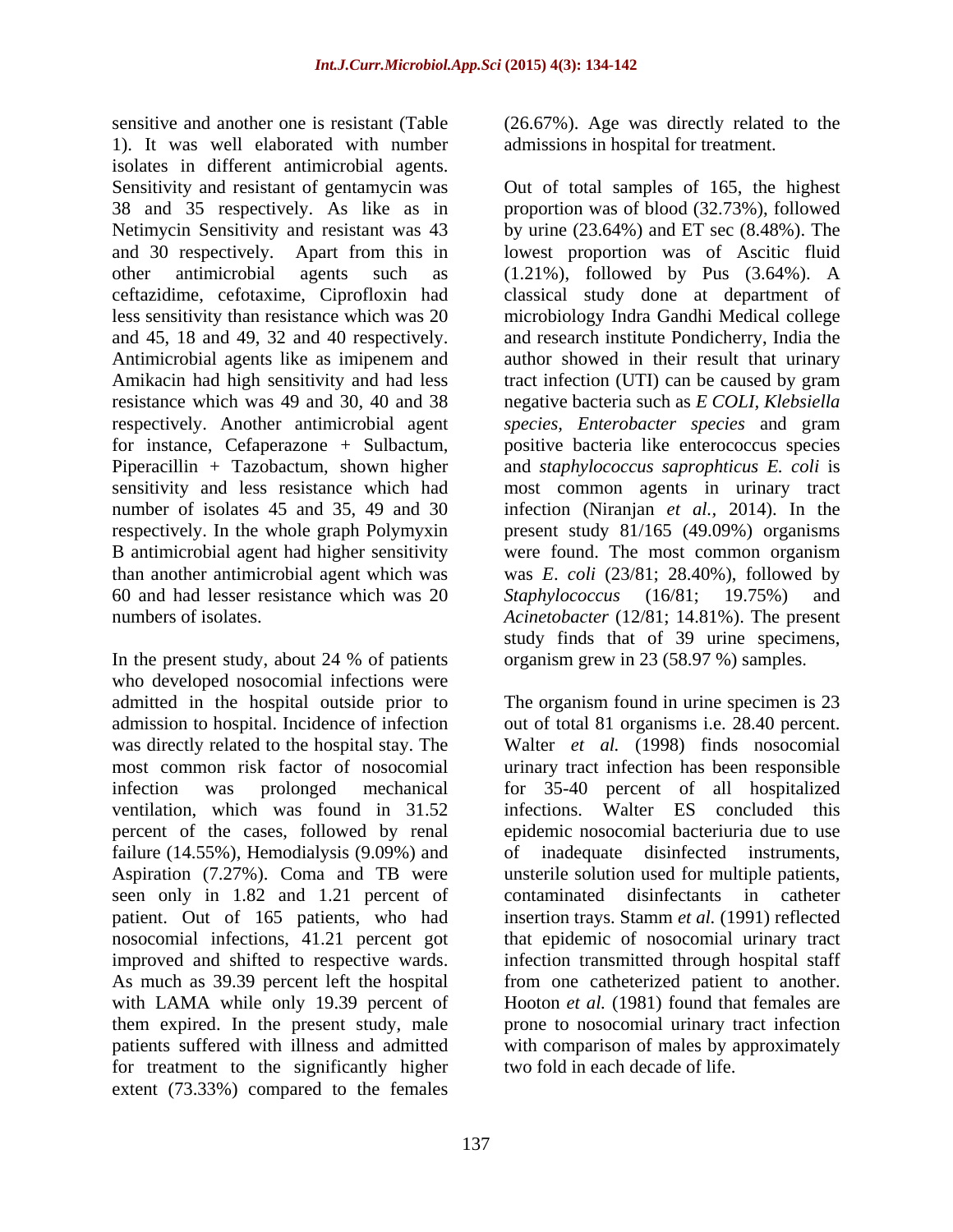Beyene and Tsegaye (2011) reported that the responsible for 34% and 48%. A similar Chanshckhar *et al.* (2006) showed that (59.4%), *Klebsiella* (8.1%). Ouno *et al.* (2013) found that among urinary tract infections the predominant bacteria was *E*. *Staphylococci* aureus 22.8% and 17.7% *coli* accounted for 47.5%, followed by respectively. Coagulase negative *Staphylococcus* (22.5%)

followed by *Acinetobacter* (2/14; 14.29%). and mortality in hospitalized patients. In equative E. coli, Pseudomonas and catheter which is widely used in health care followed by Coagulase negative medication blood as well as providing hemodialysis access and hemodynamic monitoring. These devices can be left in Central venous catheter related bloodstream and entered in blood stream causing catheter. The predominant organifection.

Pittel and Wenzel (1994) noted that in Staphylococcus aureus, Pseudomonas

The major organism found in urine showed that 77% cases have bacteremia. specimen was *E*. *coli* i.e. 9/23 (39.13%). The Gram positive bacteria were frequently second major organism in urine specimen isolated and accounted for 53% episodes of was *Candida albicans* (7/23; 30.43%). bacteremia while gram negative bacteria most common pathogen isolated was *E. coli* study conducted by Wisplinghoff *et al.* (33.3%), *Klebsiella* (19%) and (1978) on hospital acquired bacteremia on *Staphylococcus saprophticus* (14.3%). 2340 patients. The result showed that high urinary tract infection was mainly *E*. *coli Staphylococci* (33.4%) and other gram responsible for 34% and 48%. A similar due to Coagulase negative positive organism encountered were Methicillin sensitive and resistant *Staphylococci* aureus 22.8% and 17.7% respectively.

and *Klebsiella* (10%). Bergjan *et al.* (2001) studied bloodstream In the present study there were 54 samples marrow transplants. A total of 138 patients of blood. In 14 (25.93%) of these organisms had single organism, 39 patients had 2 was seen grown. The most common pathogens in their blood and 12 patients had organism came to be *E*. *coli* and bacteremia due to 3 or more organism in *Staphylococcus* (each 5/14; 35.71%), blood samples. Result showed that 250 Pittel (1994) recorded that bloodstream (62%) were gram positive bacteria and 95 infection is important cause of morbidity (38%) were gram negative. Among gram Mermel *et al.* (2011) noted that the insertion *Klebsiella* spp. Were frequently isolated bacteria in blood stream due to rise of while in gram positive bacteria external devices such as central venous *Streptococcus* (49%) was predominant sector. The central veins catheter used for *Staphylococcus* (42.5%), *Enterococcus* (7%) administration of intravenous fluid, and Bacillus and *Corynebacterium* species infection in patients who undergone bone isolates were identified, out of which 155 negative *E. coli, Pseudomonas* and while in gram positive bacteria followed by Coagulase negative accounted for 1.5%.

place for several days. Blood stream infection was studied by Velasco et al. infection can occur when microorganism are (2000) the study showed that 56.9% of colonized on external surface of the device bloodstream infection due to central venous infection. The study were coagulase algebra infection. appropriate empirical antimicrobial therapy *aeruginosa* (12%) and *Staphylococcus*  is responsible of death in patients having *pyogenes* (7.4%). In the present study, Out blood stream infection. Barca *et al.* (1999) of 8 wound swab specimen, 6 (75%) seen studied nosocomial bacteremia in patients growth of organism. *Acinetobacter* and having defective immune system. Result *staphylococcus* were the most commonCentral venous catheter related bloodstream infection was studied by Velasco *et al.* (2000) the study showed that 56.9% of catheter. The predominant organisms in this study were Coagulase negative *Staphylococcus* (19.5%) followed by *Staphylococcus aureus*, *Pseudomonas*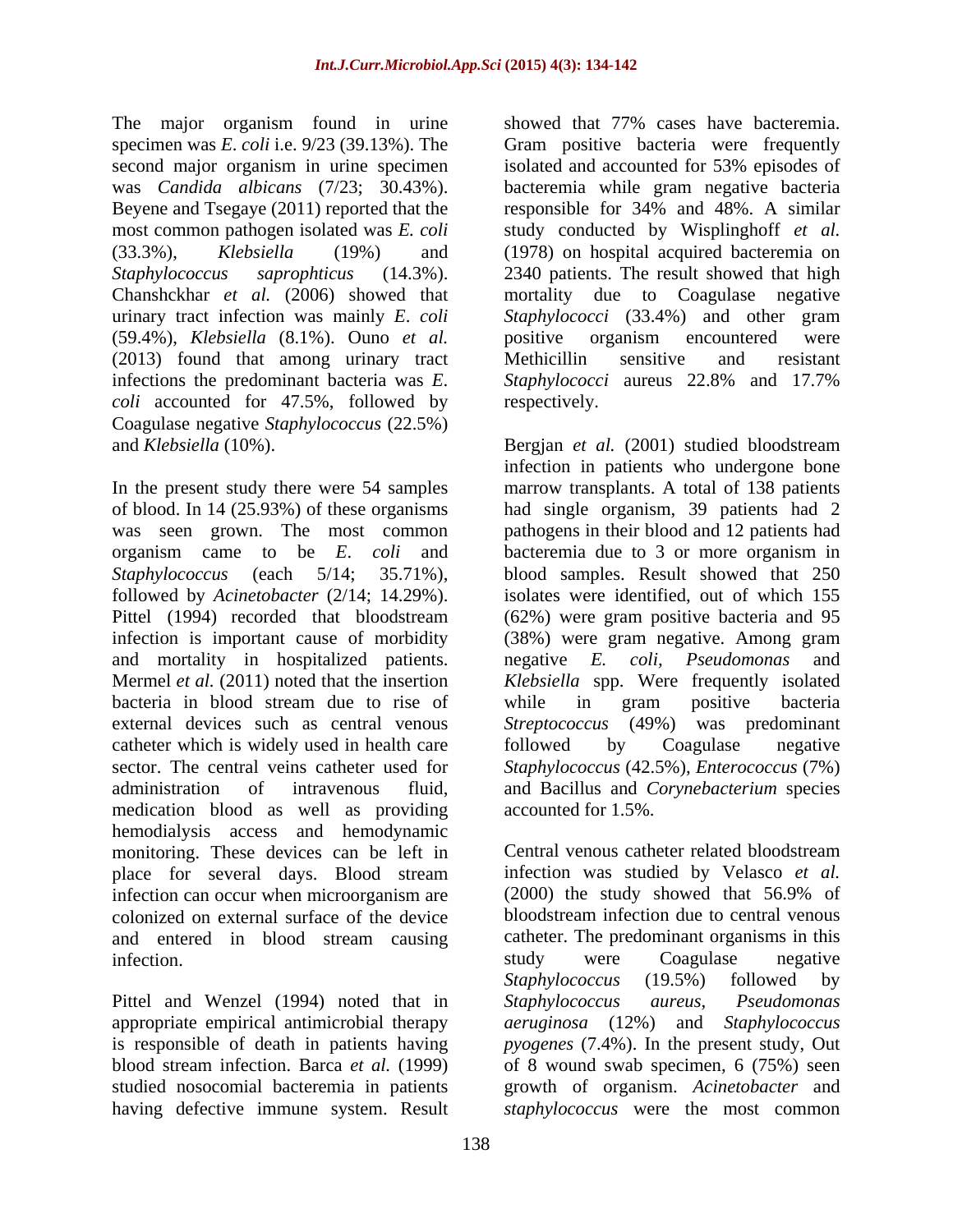organisms (each 25%), followed by *E*. *coli* Joanne and Ronald *et al.* (1998) found that study was conducted for 1 year from surgical unit of Liaquat University hospital showed resistance against above who developed post operated wound resistance pattern showed that 50% E. coli infection during the study period 112 pus and *Klebsiella* were susceptible to culture and sensitivity reports were analyzed

The present study found that as high as against ceftriaxone, gentamycin and  $\frac{1}{2}$ 22/23 (95.65%) of the *E*. *coli* isolates were sensitive to polymyxin B, 91.30 percent of isolates were sensitive to imipenem. Only 8.70 percent of isolates were sensitive to cefotaxime and the sensitivity was seen in  $\frac{12.0 \times 10^{10} \text{ cm}}{200 \text{ cm}^2}$  (89.22%), ciprofloxacing 13.04 per cent of the isolates to ceftazidime.  $(78.81\%)$  carbenicillin  $(88.26\%)$ . *Klebsiella pneumoniae* showed that 87.50 percent of the isolates were sensitive to polymyxin B, followed by 75.00 percent  $(79.09\%)$ . And S. *durent* were lightly resistant to amoxicillin  $(69.04\%)$ . sensitive to Amikacin,  $62.50$  percent resistant to amortefind  $(02.0470)$ , sensitive to both netimycin and Ciprofloxin  $(77.75\%)$ ; and  $24\%$  of isolated and 50.00 percent were sensitive to imipenem and Cefaperazone plus sulbactum.<br>
The contract of the contract of the contract of the contract of the contract of the contract of the contract of the contract of the contract of the contract of the contract of the There were 37.50 percent of the isolates which were sensitive to ceftazidime and piperacillin plus tazobactum, while only

85.71 percent of the isolates were sensitive to polymyxin B and Netimycin, followed by tazobactum. Only 28.57 percent of the isolates were sensitive to both imipenem and cefotaxime.

and *Klebsiella* (each 12.50%). The similar only 4% of gram positive bacteria were January 2008 to December 2008 in all 4 while 44% of gram negative bacteria Hyderabad which caters to patients from low antimicrobial agents. Sixty two percent of socioeconomic status pus culture and Coagulase negative *Staphylococcus* was sensitivity report ware collected susceptible to Methicillin and all were prospectively from hospitalized patients resistant to Vancomycin. Antimicrobial E. coli 68 (60.7%) is most common resistance to majority of antimicrobial organism Ali Syed Abad *et al.* (2009). agents including imipenem. Beyene G and **Sensitivity Pattern negative bacteria showed 100% resistant to** sensitive to piperacillin and tobramycin showed resistance against above resistance pattern showed that 50% *E. coli* and *Klebsiella* were susceptible to piperacillin but Pseudomonas showed Tsegaye *et al.* (2011) found that both gram ampicillin and amoxicillin. Resistance against ceftriaxone, gentamycin and chloramphenicol also recorded in rest of pathogens. Keen *et al.* (2010) found that *Pseudomonas* species were resistant to antimicrobials like amikacin (85.18%), gentamicin (89.22%), ciprofloxacin (78.81%), carbenicillin (88.26%), tobramycin (87.52%) and ceftazidime (79.09%). And *S. aureus* were highly resistant to amoxicillin (69.04%), erythromycin  $(75.27\%)$ , and (77.75%); and 24% of isolated *Staphylococcus aureus* were methicillin resistant.

25.00 of them were sensitive to cefotaxime. the hospital stay. The most common risk In the present study, the sensitivity pattern factor of Nosocomial infection is prolonged of *Pseudomonas aeruginosa* showed that mechanical ventilation. Proper infection 57.14 percent of isolated sensitive to hospitalized patients. Hospital authority Gentamycin and Cefaperazone plus should follow the guidelines to control of sulbactum while 42.86 percent of isolates nosocomial infection moreover monitoring were sensitive to ceftazidime, amikacin, and trends of pathogen play important role Ciprofloxin and piperacillin plus in to reducing emerging antimicrobial It may be concluded from the study that incidence of infection is directly related to control masseurs can reduce hospital infection and prolonged resistant in pathogens.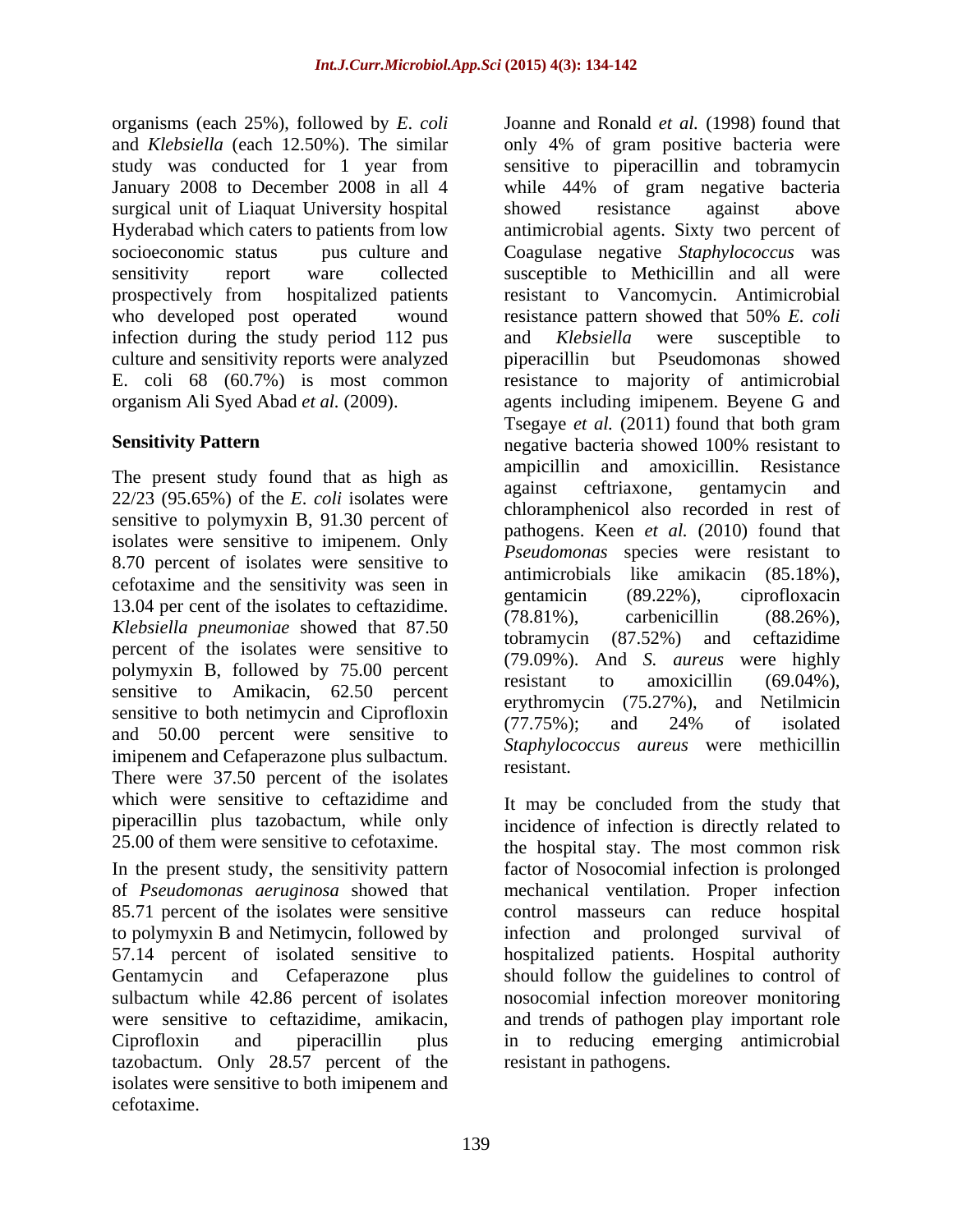### *Int.J.Curr.Microbiol.App.Sci* **(2015) 4(3): 134-142**

| antibiotic              | No.             | <b>Sensitive</b> |               |                | <b>Resistant</b> |            | Intermediate |
|-------------------------|-----------------|------------------|---------------|----------------|------------------|------------|--------------|
|                         | (out of<br>165) | No.              | $\%$ age      | No.            | $%$ age          | $\bf{No.}$ | $%$ age      |
| Gentamycin              |                 | 27               | 45.68         |                | 44.44            |            | 9.88         |
| Netimycin               |                 | 44               | 54.32         |                | 38.27            |            | 7.41         |
| Ceftazidime             |                 | 22               | 27.16         | $\overline{A}$ | 55.56            |            | 17.28        |
| Imipenem                |                 |                  | 58.02         |                | 38.27            |            | 3.70         |
| Cefotaxime              |                 | 18               | 22.22         |                | 59.26            |            | 18.52        |
| Amikacin                |                 | 30               | 48.15         |                | 45.68            |            | 6.17         |
| Ciprofloxin             |                 | 33               | 40.74         |                | 50.62            |            | 8.64         |
| Cefaperazone+Sulbactum  |                 | 45               | 55.56         |                | 40.74            |            | 3.70         |
| Polymyxin B             |                 | 57               | 70.27<br>0.31 |                | 25.93            |            | 3.70         |
| Piperacillin+Tazobactum |                 | 47               | 58.02         |                | 35.80            |            | 6.17         |
| Total                   | 810             | 389              | 48.02         | 352            | 43.46            | 69         | 8.52         |

**Table.1** Sensitivity pattern of antibiotics in all species

**Figure.1** Percentage of samples collected from all sources in hospital

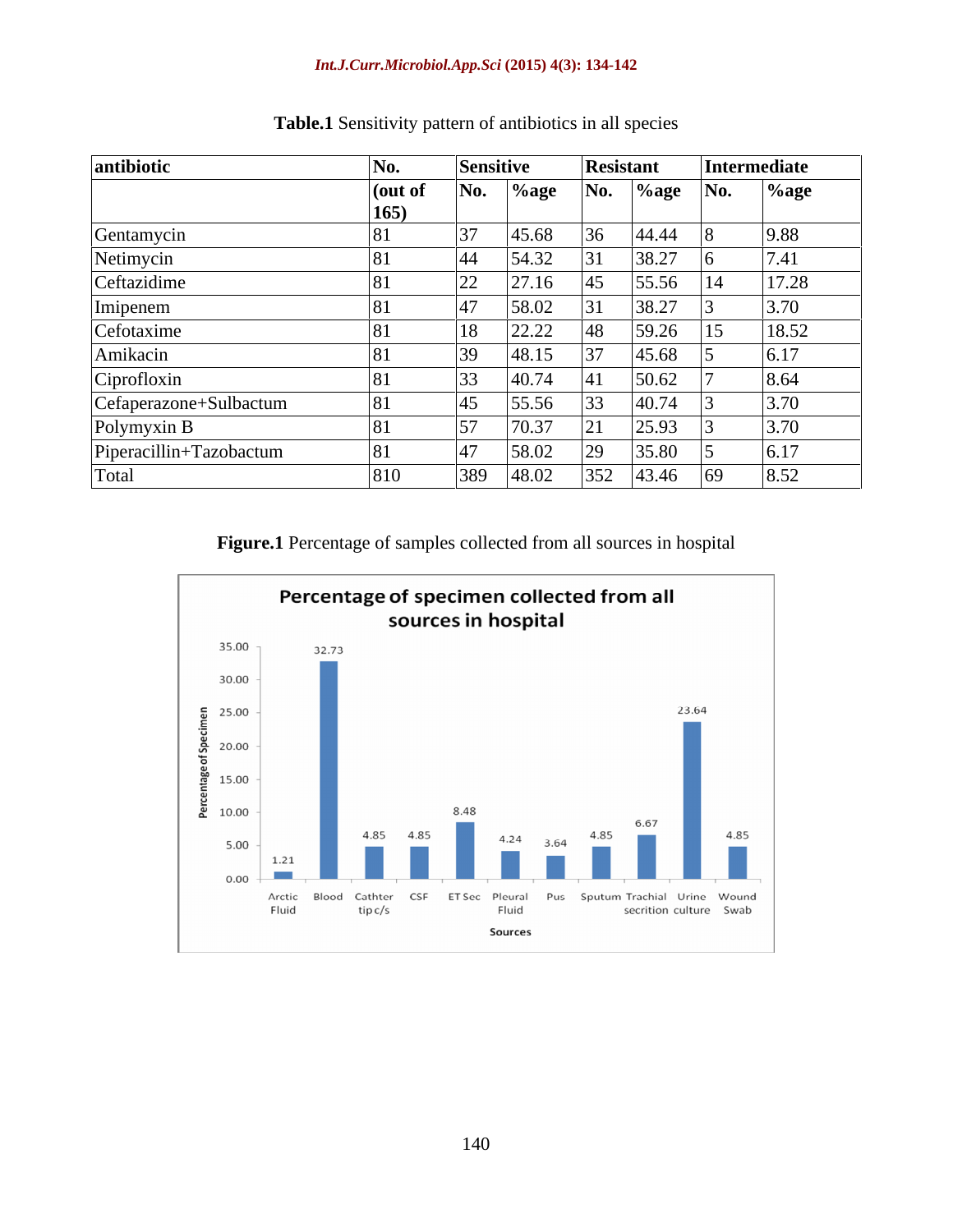

**Figure.2** Frequency of pathogenic bacteria isolated from all clinical samples

- Ali Syed Abad, *et al.* 2009. pattern of
- Gudial, F. 1999. Prognostic factor
- Bergjan, A.C., Helan, L.L., John, R.W., Reuben, R. 2001. Evolution, incidence marrow transplant patients. *Clin Infect* 70:960.
- Beyene, G., Tsegaye, W. 2011. Bacterial antibiotic susceptibility specialized
- urogens in urinary tract infection and

**References** antibiotic susceptibility specialized hospital, south west Ethiopia. *Ethiopia J. Health Sci., 21:* 141–146.

- pathogen and their sensitivity isolated Chanshckhar, T.S., Das, R.N., Joshi, H.S., from superficial surgical site infection Gurnug, M., Shersha, N., Shivanda, from superficial surgical site infection Gurnug, M., Shersha, N., Shivanda, in to tertiary care hospital. *J. Ayrb. Med. Call Abbottabad,* 21. Susceptibility profile of pathogens<br>Barca, E.G., Sevilla, A.F., Carratala, J., causing urinary tract infection at<br>Salar, A., Peris, J., Granena, A., tertiary care hospital in western Nepal. P.G. 2006. Frequency and susceptibility profile of pathogens causing urinary tract infection at tertiary care hospital in western Nepal. *Singapore Med. J., 47: 281-251.* 
	- influencing mortality in cancer Collee, J.G., Miles, R.S., Watt, B. 1996. patients with neutropenic and Test for identification of bacteria. bacteriemia. *Eur. J. Clin. Microbial.* Mackie and McCartneys. Vol. 14 Page *Infect. Dis*., 18: 539 544. 134. Practical Medical Microbiology, Churchill Livingstone, New York.
	- Reuben, R. 2001. Evolution, incidence Hooton, T.M. 1981. The joint association of and susceptibility of bacterial multiple risk factor with occurrence of bloodstream isolates from 519 bone nosocomial infection. Am. J. Med., nosocomial infection. *Am.J. Med.,* 70: 960.
	- *Dis.,* 33: 947 953. Joanne, L., Ronald, G. 1998. Sepsis in urogens in urinary tract infection and cancer. *Paediatr. Infect. Dis. J*., 7: 34 febrile neutropenic children with 37.
- hospital, south west Ethiopia. *Ethiopia*  Keen, F., Robinson, J., Hospenthal, R., Aldous, K., Wolf, E. 2010. Prevalence *J. Health Sci.,* 21: 141–146. **Aldous, K., Wolf, E. 2010. Prevalence** Beyene, G., Tsegaye, W. 2011. Bacterial of multidrug-resistant organisms multidrug-resistant